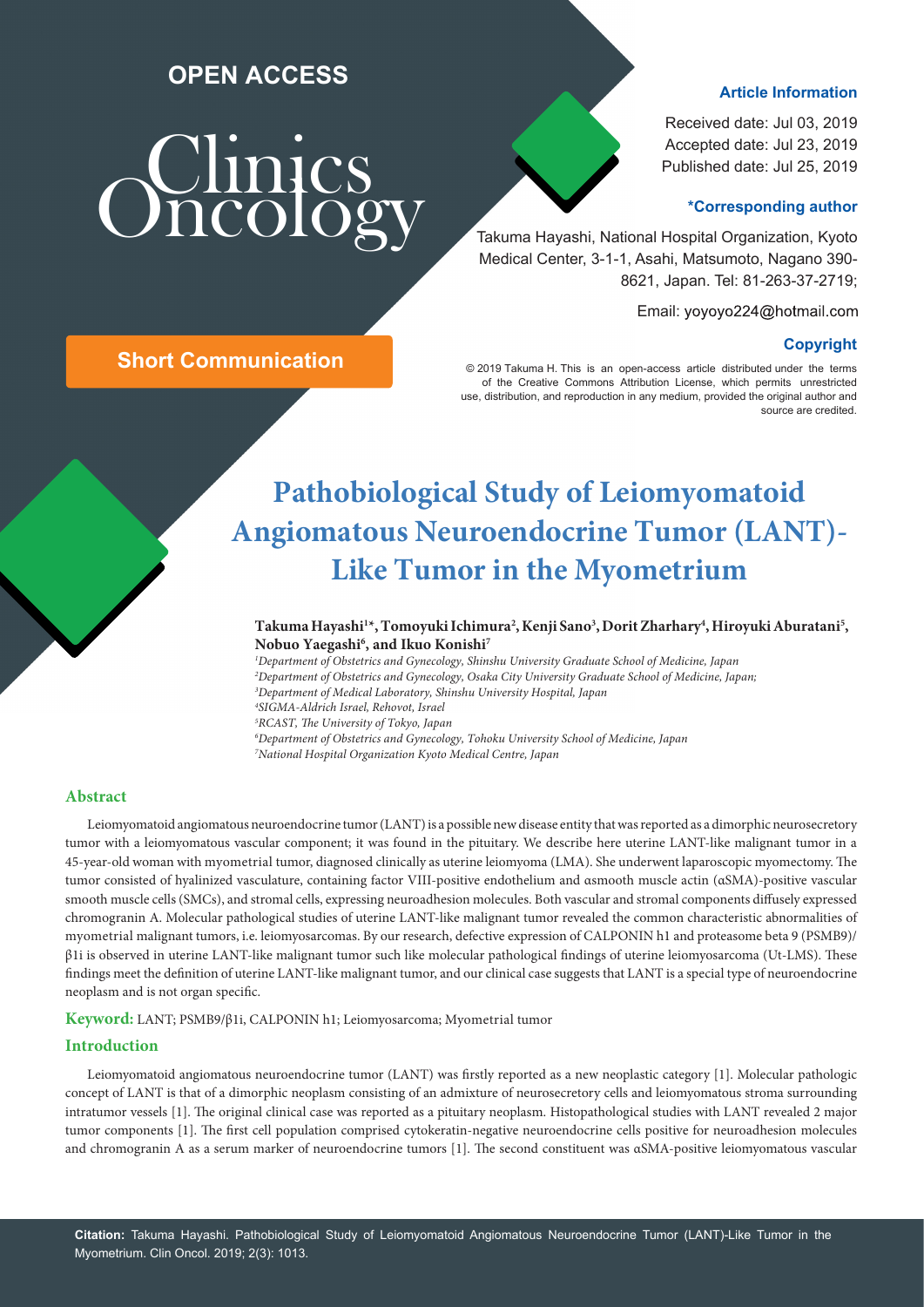## *Oncology*

component associated with a cell-cell adhesion molecule, CD34 positive endothelia [1]. Based on this histopathologic pattern and immunophenotype, we proposed the descriptive diagnosis of LANT and suggested that possible variant of a dimorphic pituitary neoplasm, probably related to null cell adenoma. Because no further reports of this entity have since been published, whether LANT is a pituitaryspecific tumor or a type of soft tissue tumor is unclearly understood. We report here uterine LANT-like malignant tumor, but this one occurring in the uterus, and histopathological studies of LANT revealed the common characteristic abnormalities of myometrial malignant tumors, i.e. Ut-LMS. This dimorphic tumor contained both vascular and stromal components. We suggest that uterine LANTlike malignant tumor may be derived from neuroendocrine cells that probably have differentiated into uterine SMCs under the influence of transforming growth factor-β(TGF-β).

During an annual health studies, a healthy 45-year-old woman was found to be anemic, and a gynecologist found a uterine tumor causing hypermenorrhea. Magnetic resonance imaging (MRI) testing disclosed a myometrial mass with heterogeneous intratumor signals. The radiologic diagnosis was uterine LMA with partial degeneration. At the patient's request, laparoscopic myomectomy was performed. The soft, white tumor had a cauliflower-like surface, which was incompatible with the radiologic diagnosis. Histologically, the tumor possessed 2 major components: first, a prominent vasculature with small lumina and hyalinized walls, and, second, a cellular stromal component. Specifically, we noted oval- or spindle shaped nuclei with fine chromatin and faint nucleoli, obscure cytoplasm, and very poor mitotic activity. All randomly obtained histopathologic samples showed the same histopathologic pattern.

SMCs in a benign myometrial tumor, uterine LMA markedly expresses αSMA and neuroadhesion molecule/CD56; however, no cell was positive for neuron-specific enolase, chromogranin A. Most cells of uterine LANT-like malignant tumor diffusely express CD56 and chromogranin A [2]. In addition, the cytologic features of each major component were quite similar. We demonstrate differential expression of several proteins in human myometrial tumors and normal myometrium (Table 1). IHC studies with myometrial tumors demonstrated that although CALPONIN h1 and proteasome beta subunit (PSMB9)/β1i markedly expressed in three types of myometrial tumors and normal myometrium, loss of expression of CALPONIN h1 and PSMB9/β1i is observed in human myometrial tumor, i.e. Ut-LMS (Table 1). It is likely that CALPONIN h1 and PSMB9/β1i are potential biomarkers, which can distinguish Ut-LMS from other myometrial tumors. We therefore examined expression pattern of both proteins, CALPONIN h1 and PSMB9/β1i in uterine LANT-like malignant tumor. IHC studies demonstrated that although CALPONIN h1 and PSMB9/β1i markedly expressed in normal myometrium, loss of expression of CALPONIN h1 and PSMB9/β1i is observed in uterine LANT-like malignant tumor such like immunepathological findings of Ut-LMS (Table 1). In section of uterine LANT-like malignant tumor, the vascular structure was reportedly composed of factor VIII-, CD31-, and CD34-positive endothelial cells,

**Copyright**  Takuma H

and αSMA and sarcomeric muscle actin-positive vascular SMCs [2,3]. Results for O-linked sialoglycoprotein/D2-40, a lymphatic endothelial marker, were reportedly negative, suggesting that the vascular structure was not a lymphatic tumor such as lymphangiomyoma [4].

Here, we present histologic and immune-pathologic characteristics of a complex, dimorphic neurosecretory tumor possessing a SMC-rich vascular component and a population of stromal cells expressing neuronal differentiation molecules. Based on its histologic aspects and immune-pathologic observations, we first ruled out the possibility of a uterine LMA with a heterologous paraganglioma element [5]. We also ruled out the possibility that the tumor was a glomangioma, perivascular epithelioid cell tumor, paraganglioma, solitary fibrous tumor, extra gastrointestinal stromal tumor with/without neuroectodermal differentiation [6-11]. Therefore, histological studies of the uterine LANT-like malignant tumor revealed the common characteristic abnormalities of LANT, which was reported as a pituitary neoplasm [1]. Although the characteristics of the uterine tumor were indeed those of a LANT, we found 2 significant differences between the original LANT reported by Schürch C et al. and our clinical case [1]. First, the original LANT was identified as a pituitary neoplasm, but our clinical case was a myometrial tumor. Soft tissue tumors are known to appear in various organs, including the pituitary and uterus. Instead, LANT is probably a soft tissue tumor with a neurosecretory phenotype. Therefore, we accepted the possibility that the tumor described here was a second clinical case of LANT. Second, in the original LANT report, chromogranin A and synaptophysin were predominantly detected in a "neurosecretory" component of the tumor. However, most tumor cells in uterine LANT-like malignant tumor expressed chromogranin A, but not synaptophysin. Thus, tumor cells in the present clinical case were neuroendocrine regardless of their location, whether vascular or stromal. In the initial report, a few stromal "leiomyomatoid" cells appeared to express chromogranin A [1]. Synaptophysin and chromogranin A, both of which are neuroendocrine marker molecules, are localized in distinctive neurosecretory vesicles, the former predominantly in small transparent looking vesicles and the latter in large dense-cored granules [12]. The part of the leiomyomatous stromal component of the pituitary LANT may have contained small, immature neuroendocrine vesicles. Recent experiment with electron microscopy demonstrated that the tumor cells in uterine LANT-like malignant tumor contained predominantly chromogranin A-positive, dense-cored neurosecretory granules [2]. This result suggests that the diffuse distribution of tumor cells with a neurosecretory phenotype in uterine LANT-like malignant tumor is consistent with the features of the first reported LANT. Other research facility reported that a significantly elevated serum chromogranin A was detected in 2 of 12 patients with uterine LMA without any histologic observations [13,14].

The histogenesis of this newly reported type of neoplasia is unclearly understood. Recent studies shown that a group of neuroendocrine neoplasms represented florid vascular proliferation resulting from angiogenic factors produced by the tumor cells themselves [15,16].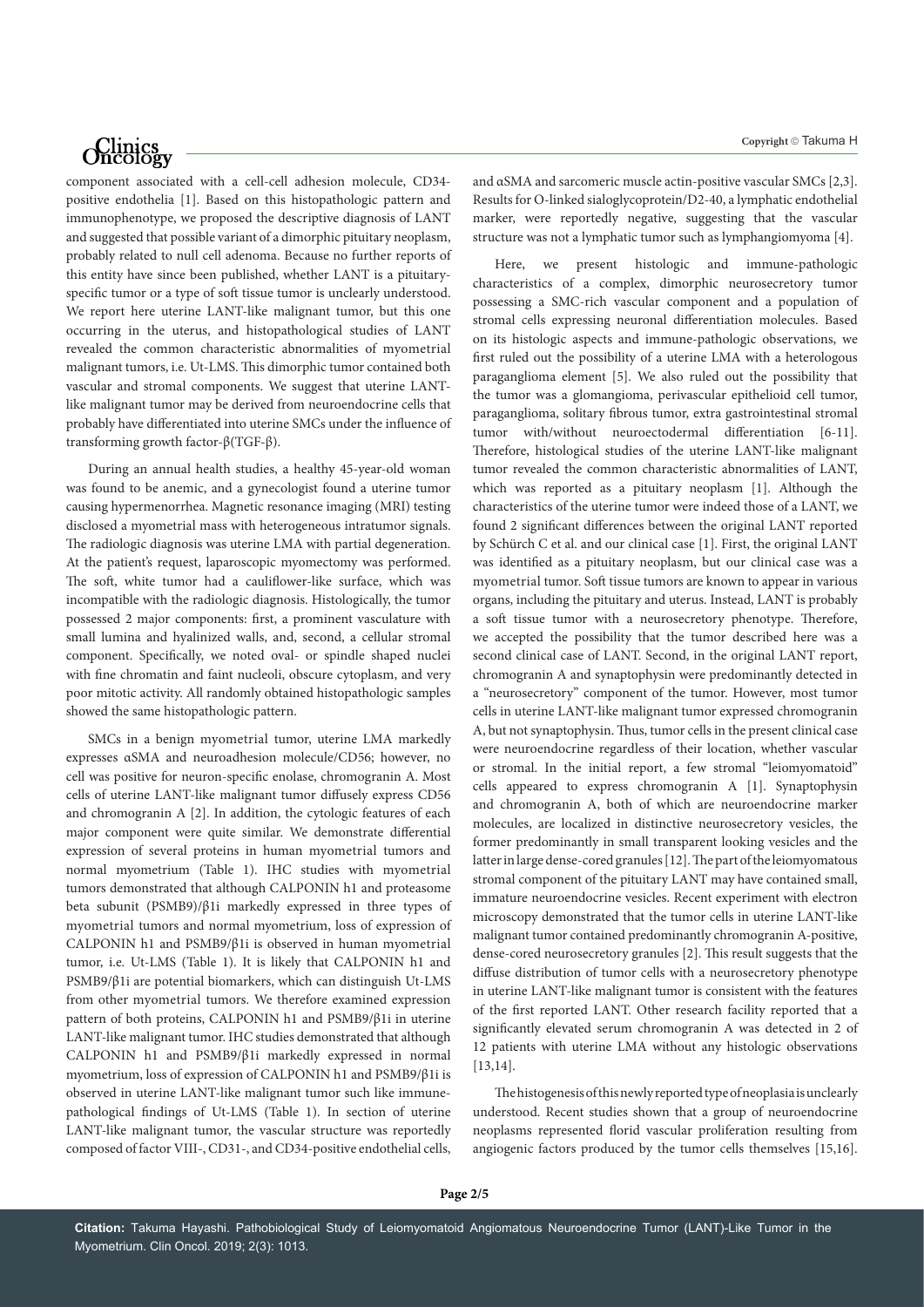## *<u>Clinics</u>*

**Table 1:** Differential expression of PSMB9/β1i and CALPONIN h1 in human normal myometrium, several myometrial tumor types and uterine LANT-like malignant tumor.

| Tumor type                              | Atypia                   | Mitotic activity          | Necrosis                |                                  |                 | Protein expression* |           |           |          |           |           |           |                                  |                                                          |                                  |           |                                              |
|-----------------------------------------|--------------------------|---------------------------|-------------------------|----------------------------------|-----------------|---------------------|-----------|-----------|----------|-----------|-----------|-----------|----------------------------------|----------------------------------------------------------|----------------------------------|-----------|----------------------------------------------|
|                                         |                          |                           |                         |                                  |                 |                     |           |           |          |           |           |           |                                  | Cyt Des CAV SMA Vim ER/PR End EGF CyB CyE PSMB9 Cal Ki67 |                                  |           | Cliical comments                             |
| Endometrial stromal tumors.             |                          |                           |                         |                                  |                 |                     |           |           |          |           |           |           |                                  |                                                          |                                  |           |                                              |
| Endometrial strimal nodule              | minimal                  | infrequent                | -/inconspicuous         | $\! +$                           | ٠               | $^{++}$             | $\ddot{}$ | $\ddot{}$ | $^{+++}$ | $\ddot{}$ | $\star$   | $\ddot{}$ | ÷                                | $^{++}$                                                  | $^{++}$                          |           | Absence of myometrial infiltration           |
| Endometrial strimal sarcoma             |                          | infrequent                | -/inconspicuous         | $-$ /+                           | $\sim$          | $^{++}$             | $+$       | $\ddot{}$ | $^{+++}$ | $\ddot{}$ | $\ddot{}$ | $\ddot{}$ | ÷,                               | $-$ /+                                                   | $^{++}$                          | $-$ /+    |                                              |
| Undifferentiated<br>endometrial sarcoma | marked                   | Frequent (atypical<br>MF) | $+$                     | $-$ /+                           | foc             | $\star$             | ۸         |           |          | $+$       | $\ddot{}$ | $\ddot{}$ | $\ddot{}$                        | $-1$                                                     | $\begin{array}{c} + \end{array}$ | $+$       | Lack specific differentiation                |
| Smooth muscle tumors                    |                          |                           |                         |                                  |                 |                     |           |           |          |           |           |           |                                  |                                                          |                                  |           |                                              |
| Leiomyoma, NOS                          | $\overline{\phantom{a}}$ | <5 MF/10HPF               | ÷.                      | foc                              | $\ddot{}$       | $^{++}$             | $\ddot{}$ | $\star$   | $^{+++}$ | $-1$      | $-$ /+    | $\,$ +    | ÷.                               | $^{++}$                                                  | $^{++}$                          | $-$ /+    | Well-circumscribed                           |
| Mitotically active leiomyoma            | $\overline{\phantom{a}}$ | >5 MF/10HPF               | ÷,                      | $\star$                          | $\ddot{}$       | $^{++}$             | $\ddot{}$ | $\star$   | $^{+++}$ | $-$ /+    | $-$ /+    | $\ddot{}$ | ÷.                               | $^{++}$                                                  | $^{++}$                          | $-$ /+    | Pseudocapsul                                 |
| Cellular leiomyoma                      | $\sim$                   | infrequent                | ÷,                      | $\star$                          | $\ddot{}$       | $^{++}$             | $\ddot{}$ | $\star$   | $^{+++}$ | $-1$      | $-1$      | $\ddot{}$ | ÷                                | $^{++}$                                                  | $^{++}$                          | $-$ /+    | Increased cellularity                        |
| Hemorrhagic cellular<br>leiomyoma       | $\overline{\phantom{a}}$ | infrequent                | ä,                      | $\star$                          | $\ddot{}$       | $^{++}$             | $\ddot{}$ | $\star$   | $^{+++}$ | $-$ /+    | $-1$      | $\ddot{}$ | ÷.                               | $^{++}$                                                  | $^{++}$                          | $-$ /+    | Hormone induced changes                      |
| Epithelioid leiomyoma                   | $\overline{\phantom{a}}$ | <5 MF/10HPF               | ÷.                      | $\star$                          | $\ddot{}$       | $^{++}$             | $\ddot{}$ | $\star$   | $^{+++}$ | $-$ /+    | $-1$      | $\star$   | ÷,                               | $^{++}$                                                  | $^{++}$                          | $-$ /+    | Epithelial-like cells                        |
| Myxoid leiomyoma                        |                          | <5 MF/10HPF               | ä,                      | $\star$                          | $\star$         |                     | ۸         |           |          | $-$ /+    | $-$ /+    | $\star$   | $\ddot{}$                        | $-$ /+                                                   | $\begin{array}{c} + \end{array}$ | $\ddot{}$ | Myxoid material                              |
| Atypical leiomyoma                      | moderate                 | <10 MF/10HPF              | ÷,                      | ÷,                               | $\ddot{}$       | $^{++}$             | $\ddot{}$ | $\star$   | $^{+++}$ | $+$       | $-1$      | $\ddot{}$ | $\ddot{}$                        | $-$ /+                                                   | $-1+$                            | $\ddot{}$ | Separates tumor cells                        |
| Lipoleiomyoma<br>STUMP#                 | ÷                        | infrequent                | ÷.                      | $\star$                          | $\ddot{}$       | $^{++}$             | $+$       | $\star$   | $^{+++}$ | $^\star$  | $-$ /+    | $\star$   | $\begin{array}{c} + \end{array}$ | $-$ /+                                                   | $^\star$                         | $-$ /+    | Scattered adipocytes                         |
|                                         | ٠                        | infrequent                | ä,                      | $\star$                          | $\ddot{}$       | $^{++}$             | $+$       |           |          | $\star$   | $-1$      | $\star$   | $-$ /+                           | $-$ /+                                                   | $\star$                          | $-$ /+    |                                              |
|                                         | $-/+$                    | >10 MF/10HPF              | +/uncertain             | $\star$                          | $\ddot{}$       | $^{++}$             | $\ddot{}$ | $\star$   |          | $\star$   | $-1$      | $\star$   | $-$ /+                           | $-1$                                                     | $\star$                          | $-$ /+    |                                              |
|                                         | Marked                   | borderline                |                         | $\star$                          | $\ddot{}$       | $^{++}$             | $\ddot{}$ | $\star$   |          | $\star$   | $-1$      | $\star$   | $-$ /+                           | $-1$                                                     | $\star$                          | $-$ /+    |                                              |
|                                         | $\sim$                   | infrequent                | +/difficult<br>classify | $\star$                          | $\ddot{}$       | $^{++}$             | $\ddot{}$ | $\star$   |          |           | $-$ /+    | $\star$   | $-$ /+                           | $-$ /+                                                   | $\star$                          | $-$ /+    |                                              |
| Leiomyosarcoma                          | moderate                 | >10 MF/10HPF              | $+$                     | $\ddot{}$                        | $\ddot{}$       | $^{++}$             | $-/+$     | ×.        |          | $+$       | $-1$      | $^{++}$   | $^{+++}$                         | ÷.                                                       | $\overline{\phantom{a}}$         | $^{++}$   | Infiltrative                                 |
| Leiomyosarcoma epitheliod<br>variant    | moderate                 | >5 MF/10HPF               | $\ddot{}$               | $\begin{array}{c} + \end{array}$ | $^{\mathrm{+}}$ | $^{++}$             | $-/+$     | $\sim$    |          | $\ddot{}$ | $-$ /+    | $^{++}$   | $***$                            |                                                          | ٠                                | $^{++}$   | Infiltrative, >50% epithelioid cells         |
| Leiomyosarcoma myxoid<br>variant        | moderate                 | Any MF                    | $\ddot{}$               | $\ddot{}$                        | $\ddot{}$       | $^{++}$             | $-$ /+    | $\sim$    |          | $\ddot{}$ | $-$ /+    | $^{++}$   | $^{++}$                          |                                                          | $\sim$                           | $^{++}$   | Infiltrative, myxoid extracellular<br>matrix |
|                                         |                          |                           |                         |                                  |                 | Leiomyomatoid tumor |           |           |          |           |           |           |                                  |                                                          |                                  |           |                                              |
| LANT#                                   | absent                   | frequent                  | $+$                     | ä,                               |                 | $+$                 | $+$       | $\ddot{}$ |          |           | $\ddot{}$ | $\star$   | $^{++}$                          |                                                          | $\sim$                           | $-$ /+    | NOTE1                                        |
|                                         |                          |                           |                         |                                  |                 |                     |           |           |          |           |           |           |                                  |                                                          |                                  |           |                                              |

\*insufficient data or not applicable.

Cyt.; cytokeratin, Des.; Desmin, CAV; caveolin 1, SMA; smooth muscle actin, Vim.; vimentin, ER/PR; estrogen receptor/progesterone receptor, End.; Endoglin; CD105/ TGFb receptor (stem cell marker), EGF, EGFR; epidermal growth factor receptor, CyB; cyclin B1, CyE; cyclin E, PSMB9; proteasome beta subunit 9, Cal.; calponin h1, CD56; neural cell adhesion molecule (N-CAM), WT-1; wilms tumor 1, NOS; not otherwise specified, MF; magnification factor, HPF; high power field, Foc.; focal, STUMP; smooth muscle tumors of uncertain malignant potential. Protein expression\*, estimated-protein expressions by immunoblot analysis, immunohistochemistry (IHC) and/or RT-PCR (quantitative-PCR), +/-; partial expression, +; expression, ++; medium expression, +++; high expression, -; no evidence of expression, ER/ PR(ref.24), PSMB9 (ref.22,23), cyclin E(ref.24,32), calponin h1(ref.29,30,31), Ki-67(ref.24,33). STUMP#(ref.33,34). Cyclin E, PSMB9, calponin h1 are potential biomarker for human uterine mesenchymal tumors. LANT#, leiomyomatoid angiomatous neuroendocrin tumour (LANT) is described as a dimorphic neurosecretory tumor with a leiomyomatous vascular component (ref.35,36). NOTE1, Low-grade neuroendocrine tumor possibly related to null cell adenoma.

Different from this type of florid vascular proliferation, the vascular component of uterine LANT-like malignant tumor consisted of endothelial cells and vasculature-related SMCs with neurosecretory features. Based on this specific feature, we propose that uterine LANTlike malignant tumor probably be derived from neurosecretory cells that differentiated into SMCs in an angiogenic microenvironment. At present, the nature of a putative neurosecretory cell with the potential to differentiate into SMCs is unclearly understood. However, our research finding of TGF-β-positive endothelial cells in uterine LANTlike malignant tumor tissue offers support for this differentiation hypothesis because this molecule is crucial for vascular SMCs differentiation as well as cell proliferation during tumor angiogenesis [2,3]. Physiological significances of PSMB9/β1i and CALPONIN h1 in sarcomagenesis of myometrial tumor, Ut-LMS is reportedly demonstrated by our research findings. Both factors, PSMB9/β1i

and CALPONIN h1 are useful as biomarkers to distinguish human Ut-LMS from other myometrial tumors [17-19]. Our research findings show effectiveness of PSMB9/β1i and CALPONIN h1 as potential diagnostic biomarker, which possibly distinguish uterine LANT-like malignant tumor from other myometrial tumors. These factors probably play key role in tumorigenesis of uterine LANT-like malignant tumor.

In summary, we report a uterine LANT-like malignant tumor arising in myometrium. Findings for this clinical case suggest possibility that LANT is not organ specific and may be instead a type of soft tissue tumor composed of neuroendocrine cells with the potential to differentiate into a leiomyomatous phenotype in a TGFβ-dependent manner. Further studies including histological analyses should be performed to confirm this hypothesis.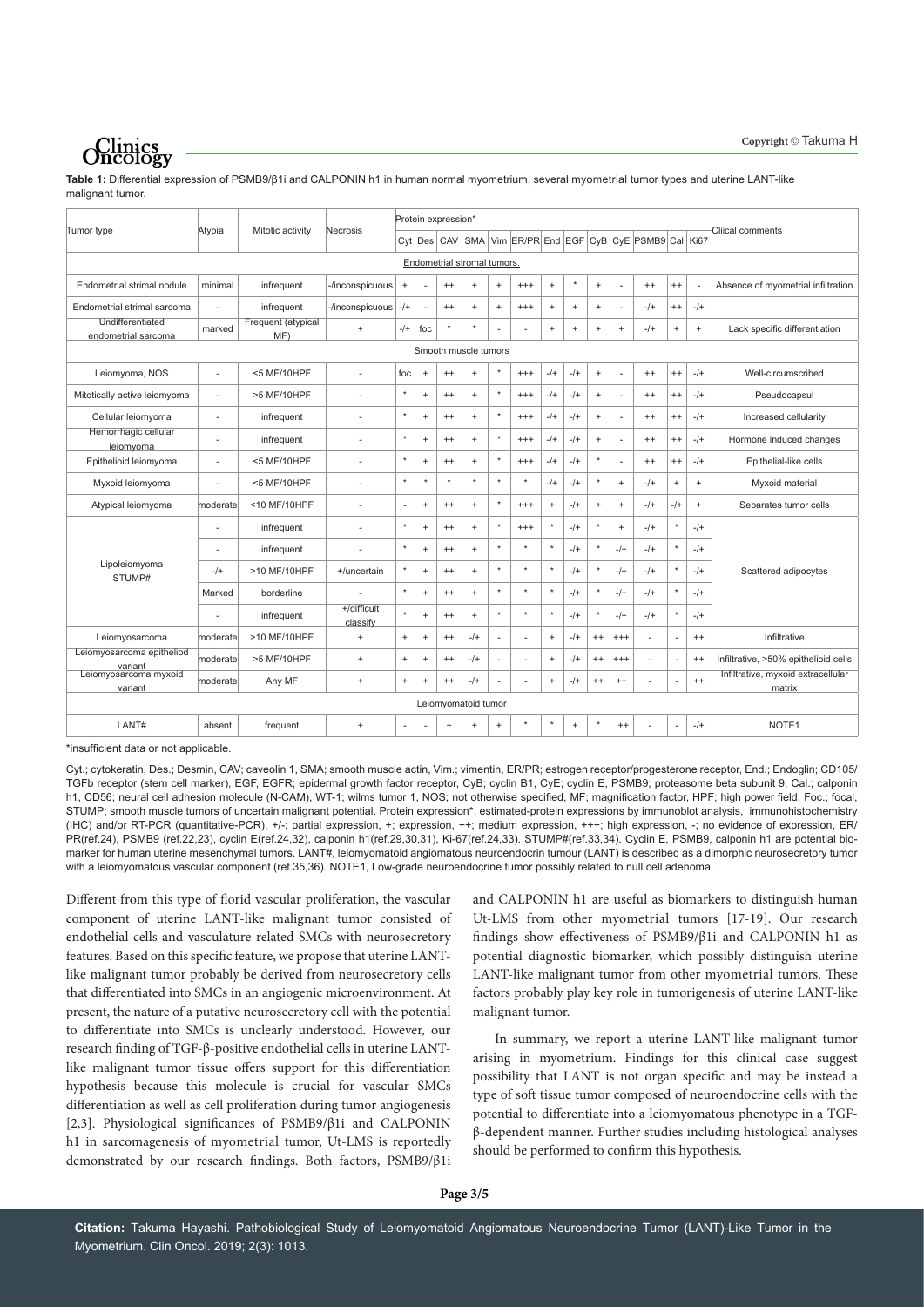## Clinics<br>Oncology **Methods and Materials**

#### **Tissue Collection**

A total of 51 patients aged between 32 and 83 years who were diagnosed with myometrial tumors in the uterus were selected from pathological files. Serial sections were cut from at least 2 tissue blocks from each patient for hematoxylin and eosin staining and immunostaining. All tissues were used with the approval of the Ethical Committee of Shinshu University after obtaining written consent from each patient. The pathological diagnosis of human myometrial tumors was performed using established criteria with some modifications [20,21]. Briefly, usual leiomyoma (usual LMA) was defined as a tumor showing typical histological features with a mitotic index (MI) [obtained by counting the total number of mitotic figures (MFs) in 10 high- power fields (HPFs)] of <5 MFs per 10 HPFs. Cellular leiomyoma (cellular LMA) was defined as a tumor with significantly increased cellularity (>2000 myoma cells/HPF) and a MI<5, but without cytologic atypia. Bizarre leiomyoma (BL) was defined as a tumor either with diffuse nuclear atypia and a MI<2 or with focal nuclear atypia and a MI<5 without coagulative tumor cell necrosis. A myometrial tumor of uncertain malignant potential (STUMP) was defined as a tumor with no mild atypia and a MI<10, but with coagulative tumor cell necrosis. Ut-LMS was diagnosed in the presence of a MI>10 with either diffuse cytologic atypia, coagulative tumor cell necrosis, or both. Of the 113 myometrium tumors, 52 cases were diagnosed as uterine LMA, 3 cases were Bizarre LMA, 58 cases were Ut-LMS, and 1 case was uterine LANT-like malignant tumor, which was obtained from Tokushima University School of Medicine. Protein expression studies with cervical epithelium and carcinoma tissues were performed using tissue arrays (Uterus cancer tissues, AccuMax Array, Seoul, Korea). Details regarding tissue sections are indicated in the manufacturer's literature (AccuMax Array).

## **Immunohistochemistry (IHC)**

We evaluated the characteristics of uterine LANT-like malignant tumor and myometrial tumors by means of immunohistochemistry (IHC) staining. We used formalin-fixed, paraffin-embedded tumor to prepare 3-μm-thin sections that we deparaffinized and subjected to IHC staining. Samples underwent pretreatment to recover immunoreactivity and were incubated with methanol containing 1% hydrogen peroxidase for 30 minutes unbound secondary antibodies, via incubation with diaminobenzidine-hydrogen peroxidase solution. IHC staining samples were counterstained with hematoxylin and mounted with SUPER Mount (Matsunami Glass Industry Co, Osaka, Japan). IHC staining for CALPONIN h1, CAVEOLIN1, CYCLIN B1, CYCLIN E1, CYTOKERATIN, DESMIN, ENDOGLIN, EGFR, Estrogen Receptor (ER), Ki-67/MIB1, proteasome beta 9 (PSMB9)/β1i, Progesterone Receptor (PR), αSMA, TP53, and VIMENTIN, CD31, CD34, CD56, D2-40, factor VIII, TGF-β, were performed on the serial human Ut-LMS sections, human myometrial tumors, and uterine LANT-like malignant tumor. Antibodies for CALPONIN h1, CD31 (bs-0195R), CD34 (bs-2038R), CD56 (bs-0805R), were purchased from Bioss Inc. (Woburn, MA). Antibody for D2-40(ACR266A) was

purchased from BIOCARE Medical LCC (Pacheco, CA). Antibodies for factor VIII (F8/86) and TGF-β (ARG53688) was purchased from Arigo biolaboratories Corp (Hsinchu City Taiwan). Antibodies for CAVEOLIN1, ER (ER1D5), Ki-67(MIB-1), PR (PR10A), and TP53 (DO-1) were purchased from Immunotech (Marseille, France). AntiαSMA antibody was purchased from Dako (Agilent Technologies Glostrup Denmark). Antibodies for ENDOGLIN, and EGFR were purchased from Santa Cruz Biotechnology, Inc[. Inc.](http://www.scbt.jp/) (Dallas, TX). Antibodies for CYCLIN B1, CYCLIN E1, and VIMENTIN, were purchased from Cell Signaling Technology, Inc. (Danvers, MA). Antibodies for CYTOKERATIN, and DESMIN was purchased from VLVbio (Hästholmsvägen Nacka, Sweden). Anti-human PSMB9/β1i antibody was produced by SIGMA-Aldrich collaboration Laboratory (SIGMA-Aldrich, Japan Science and Technology Agency (JST) and Shinshu University). IHC was performed using the avidin-biotin complex method previously described. Briefly, one representative 5-µm tissue section was cut from a paraffin-embedded sample of the radical hysterectomy specimen from patients with human Ut-LMS. Sections were deparaffinized and rehydrated in graded alcohols. After the samples were washed with phosphate buffered saline (PBS) pH7.4, the samples were incubated with normal mouse serum for 20 min. Sections were incubated at room temperature for 1 hour with primary antibody. After extensive washing, the samples were reacted for 60 minutes with adequate peroxidase-labeled secondary antibody (Histofine Simple Stain MAX-PO, Nichirei Bioscience, Tokyo, Japan). The immunoreaction was visualized, after removal of unbound secondary antibodies, via incubation with diaminobenzidine (DAB)-hydrogen peroxidase solution. Immunostained samples were counterstained with hematoxylin and mounted with SUPER Mount (Matsunami Glass Industry Co, Osaka, Japan). Normal myometrial portions in the specimens were used as positive controls. Negative controls consisted of tissue sections also incubated with normal rabbit IgG instead of the primary antibody. These studies are registered, at Shinshu University in accordance with local guidelines (approval no. M192).

## **Acknowledgments**

We sincerely appreciate the generous donation of PSMB9/β1ideficient breeding mice and technical comments by Dr. Susumu Tonegawa, Massachusetts Institute of Technology (Cambridge, MA). We also appreciate the donation of sections of human uterine LANT-like tissue by Dr. Naomi Sakashita, Department of Pathology, Tokushima University School of Medicine. This work was supported by grants from the Ministry of Education, Culture, Science and Technology, the Japan Science and Technology Agency (JST), the Foundation for the Promotion of Cancer Research, Kanzawa Medical Research Foundation, and The Ichiro Kanehara Foundation.

#### **References**

1. Schürch C, Birrer M, Estella I, Kappeler A, Hewer E, Vajtai I. Leiomyomatoid angiomatous neuroendocrine tumor (LANT) of the pituitary reflects idiosyncratic angiogenesis in adenomas of the gonadotroph cell lineage. Pathol Res Pract. 2013; 209: 155-160.